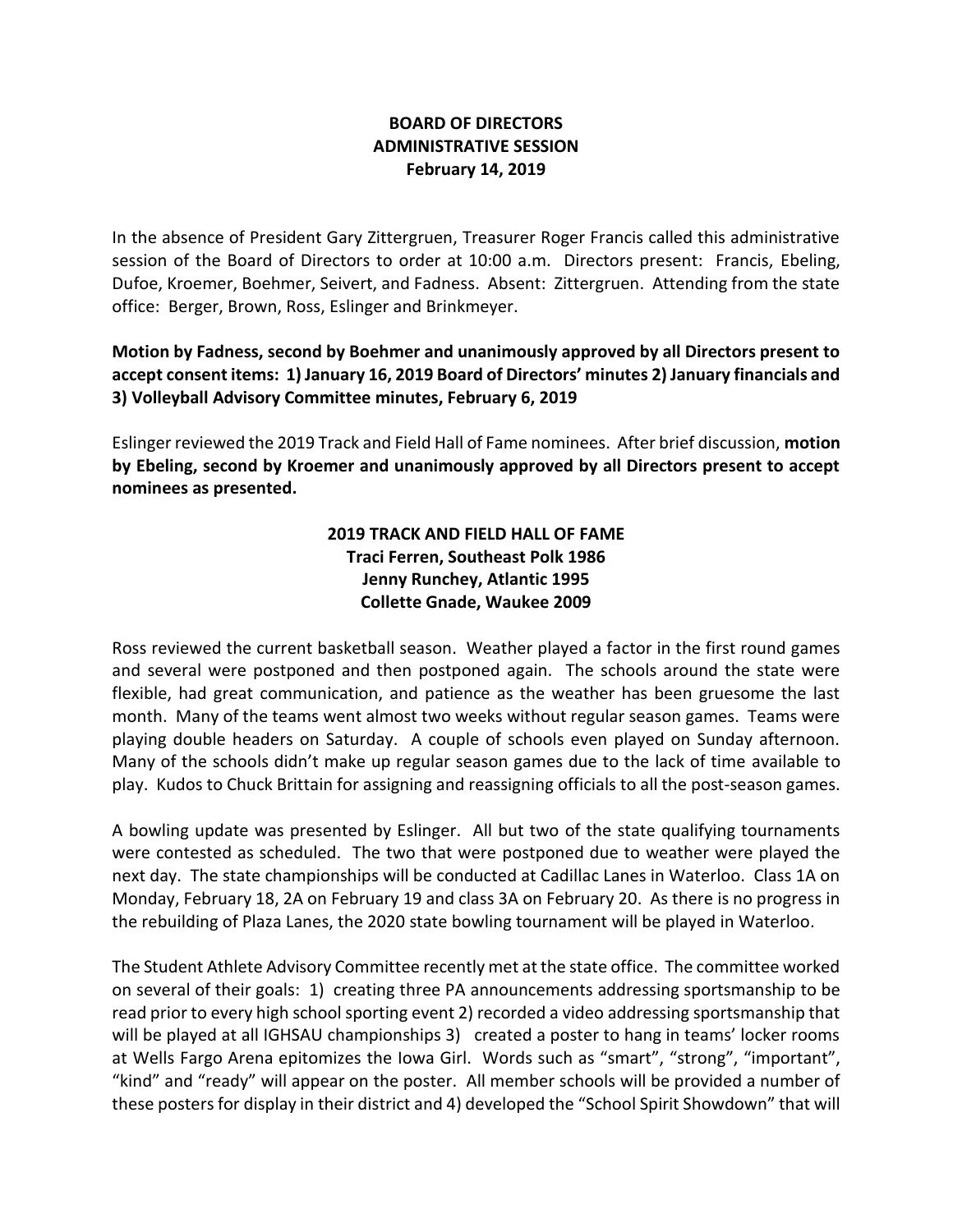be conducted at the first quarter break at every state basketball tournament game. Each student section will have an opportunity to cheer. T-shirts will be thrown out to the winning student section. Throughout the week committee members will serve as team escorts escorting each team to their respective locker room. They will also serve as student ambassadors at the Players' Lounge.

Berger brought Directors up to date on the Midwest Basketball Showcase that is being planned for June 21, 22, 23 at Liberty High School of this year. The showcase will allow Division I college coaches an opportunity to recruit student-athletes. Five states will participate in this showcase: Iowa, Missouri, Nebraska, Kansas and Oklahoma. Liberty High School in Missouri is taking the lead in the planning process. The invitation/selection process: each state will determine the number of teams based on a percentage of participation – each state's population. In addition to games, there will be teaching and coaching clinic sessions. The IGHSAU is working with Joel Sullivan and the IGCA to create the selection process. All Iowa kids will play on Iowa teams. Berger explained that this showcase is basically an AAU tournament with the athletic governing organization responsible for it.

Berger gave a review of the meeting the four activity organizations had with the Republican Caucus regarding the scholarship rule. The language proposed by the four activity organizations to allow schools to have local control when it comes to students involved in speech and music was rejected. The activity organizations talked with the caucus about not wanting the scholarship rule to be punitive. The four executive directors were asked to put forth some options for addressing scholarship. Discussion ensued.

Directors reviewed and discussed the General Release document related to the Ottumwa lawsuit.

The Iowa High School Sports Network in the past has streamed both girls' and boys' state track and field events. Berger recently learned that this year the IHSSN would stream only the boys' events. Tom Florian met with Pete Tarpey, who currently streams other IGHSAU state championships, to discuss the possibility of streaming the girls' portion of the meet. The problem with streaming only the girls' events is that you have space to fill when the girls aren't competing. The IGHSAU now has a plan in place to stream field events and feature stories when there are no girls' racing be run. Within discussion, Berger stated that Florian has a plan for a quality broadcast.

A survey based on the Ad Hoc Committee's recommendations will be sent to superintendents/principals (principals at districts with more than one high school and superintendents to all other districts) and activity/athletic directors. Each group will have its own tabulation of results. The survey is asking each district's input on possible changes to the Unified Activities Calendar for the four Iowa activity organizations. There are five main changes proposed, which include:

- 1. Move all boys' golf to the fall
- 2. Move all girls' tennis to the fall